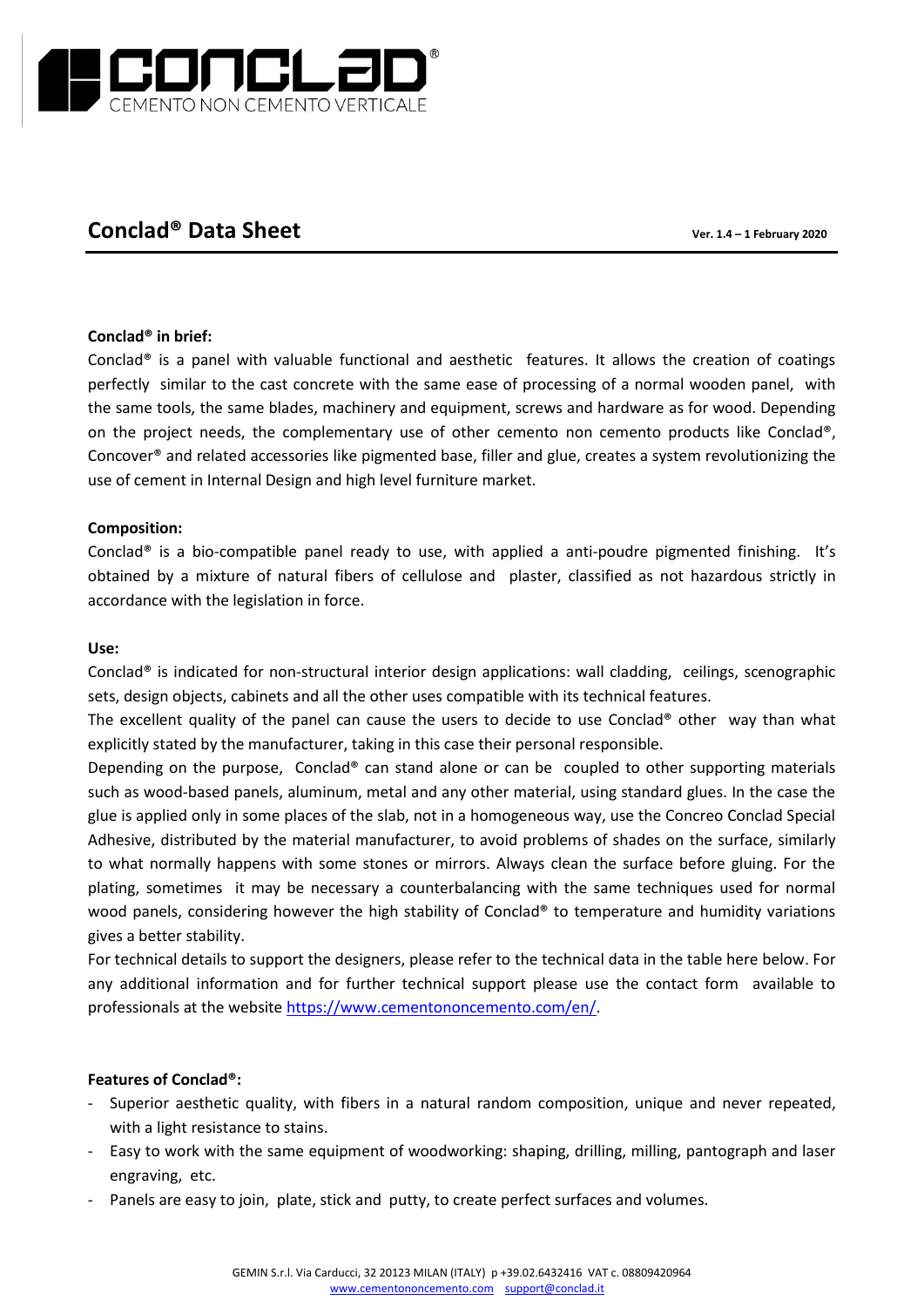

- Wall cladding quickly achievable, either by fixing the panels to a clip support, in metal or wood, either by applying them straight to the pre-existing walls using adeguated adhesive.
- Specific gravity less than half compared to concrete.
- Good grip of pins, screws, dowels and throughout the normal hardware on the market.
- High carrying capacity for suspended loads.
- Excellent acoustic insulation properties for a higher quality of life in very broad or noisy environments.
- High thermal insulation properties.
- Fire resistance with certified European classification A2-s1,d0.
- Stability of the panels in very humid environments or in the presence of high temperature variations.
- Eco-friendly material that allows it to be disposed as household waste or standard construction residue, always in accordance with the local regulations.

| Features Conclad <sup>®</sup>                                                                            |                         | Value                                  |
|----------------------------------------------------------------------------------------------------------|-------------------------|----------------------------------------|
| Massa volumica                                                                                           | Density                 | Kg/m <sup>3</sup> 1.000 - 1.225        |
| Spessori Thicknesses                                                                                     |                         | mm 9 - 11,5 - 17                       |
| Dimensione Standard                                                                                      | Standard size           | mm 1250 x 2540                         |
| Dimensione massima                                                                                       | Maximum size            | mm 1250 x 3000                         |
| Resistenza a flessione                                                                                   | <b>Bending strength</b> | f m, $k = 4.5$ N/mm <sup>2</sup>       |
| Resistenza a flessione (dopo essiccazione a 40°C) Bending<br>strength (after drying at temperature 40ºC) |                         | f m, test $\geq$ 5.8 N/mm <sup>2</sup> |
| Resistenza alla diffusione del vapore<br>Water diffusion resistance coefficient                          |                         | $\mu = 21$                             |
| Conduttività termica                                                                                     | Thermal conductivity    | $\lambda \leq 0.30$ W/mK               |
| Durezza del nucleo                                                                                       | Hardness:               | approx. 750 N                          |
| Modulo di elasticità                                                                                     | Modulus of elasticity   | 3900 N/mm <sup>2</sup>                 |
| Classe di Reazione al Fuoco Reaction to fire                                                             | R <sub>2</sub> F        | A2-s1,d0 $(C.3)$                       |
|                                                                                                          |                         |                                        |
|                                                                                                          |                         |                                        |

## **Work finishings:**

Conclad® panels are manufactured and commercialized already finished, with natural surface treatments which make them esthetically wonderful. It is possible apply a sealer depending on the project needs.

Regardless of the finish, aesthetics is always subject to natural differences making each board unique, adding value to the product. Differences in color, shades and streacks, cracks, holes, aren't therefore to complain.

In case of contact with staining agents, immediately remove staining substance trying to absorbe them with a soft cloth, avoiding to rub the surface, to prevent or limitate the damage of the surface protection attacked by chemical agents.

Depending on the project, it could be necessary to finish the edges resulting from cutting applying a color, a stucco and a anti-dust paint, making sure to remove quickly from surfaces already treated any excess. For the best performance and processing it is recommended to use Conclad® repair and maintenance products, staining, finishing and bonding specifically selected and marked Conclad®. Ask your supplier for more information and availability.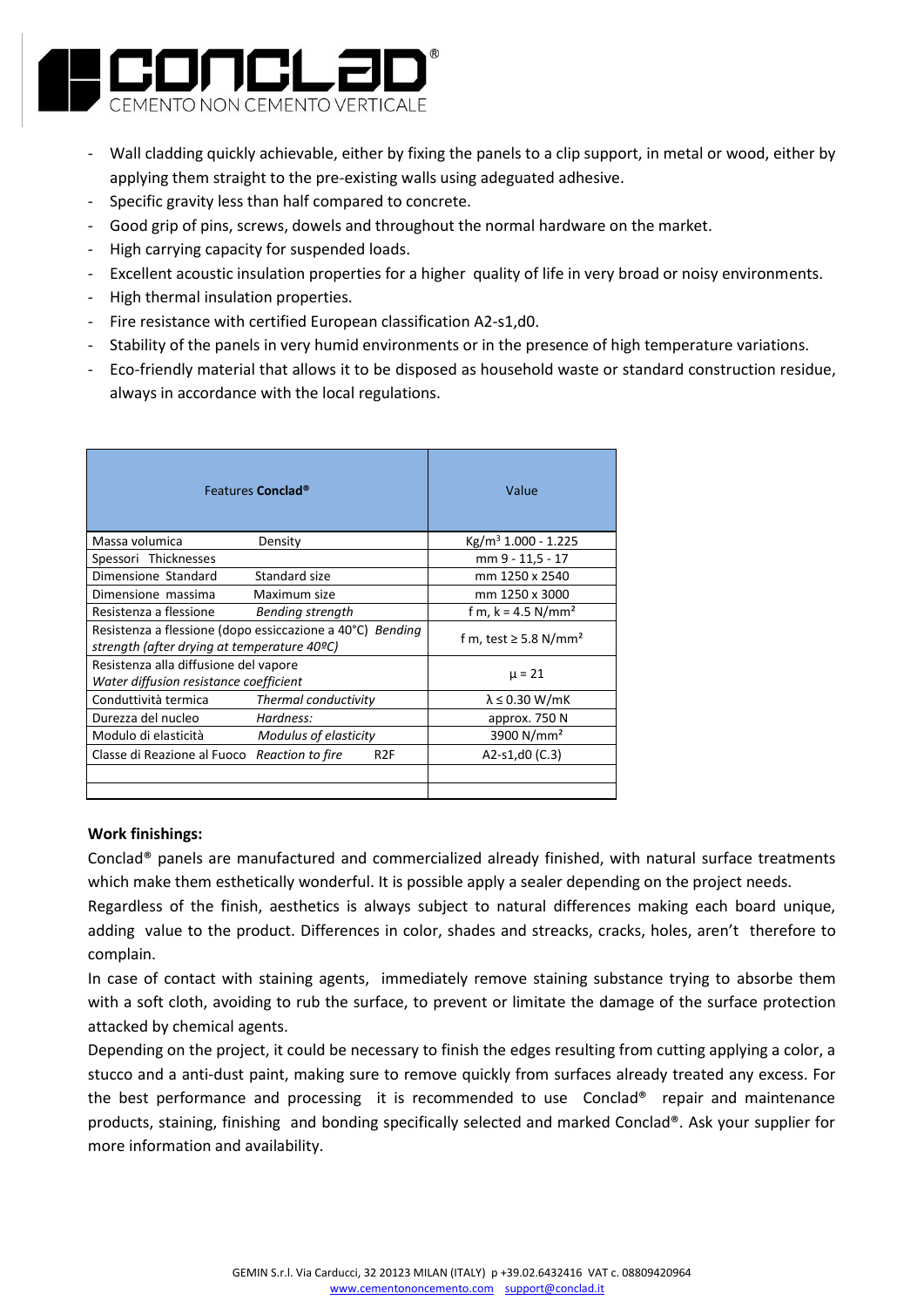

#### **Maintainance:**

#### Maintainance:

Being Conclad® a natural material, it is subject to natural aging due to smog, dust and mechanical wear. This aging effects are very similar to concrete ones, therefore this increases the charm and authenticity of the material over time.

For applications particularly exposed to the action of dirt, it is possible to apply the additional transparent protection named "Conclad Marine" to the Conclad slabs, which allows greater resistance both to the penetration of the stain and to the abrasive action of rubbing due to cleaning operations, making the surface perfectly washable even in extreme environments.

For the normal cleaning of the slabs it is advisable to use a soft cloth soaked in water just to remove the surface dust and if a deeper cleaning is needed, neutral PH detergents can be used. Good results are obtained by normal cleaners for glass: apply uniformly without pressure not to damage the surface and remove with a soft cloth soaked in water. Dry gently. In case of persistent stains, it is possible to use a product such as Magic Gum or similar, slightly abrasive, always to be used very gently to avoid damaging to the surface protection.

It is also possible to apply disinfectants for surface hygiene. On the other hand, possibly avoid aggressive cleaners such as "Chanteclair" or any other product containing chemical solvents, such as alcohol and steam cleaning machines, it is important to use these products very carefully, avoiding to insist when aesthetic alterations of the surface should appear. Without prejudice to the sanitation of the surfaces, which is always possible, if the stain has not been removed satisfactorily, it will be necessary a more invasive procedure, using sand papers to remove all the stained material and, according to the depth of the removal, fix using both Conclad Stucco and/or the Conclad Pigmented base, depending on the preferred final effect. The Conclad Technical Department is available to support the customer in choosing the most suitable solution for their needs.

By applying the manufacturer's instructions, the material will maintain its beauty for a long time.

#### **Product Range:**

- Finishing: Conclad<sup>®</sup> is available in standard Natural Grey, Rude Grey 3 and Rude Grey4.. Cutomized surface colours are possible on demand. Finishings continuosly improve, always check for updates at the website<https://www.cementononcemento.com/en/>
- **Thickness:** 3 available thickness: 9 11,5 17 mm. Special thickness are available on request.
- **Sizes:** Conclad® panels are marketed in standard sizes 1.250x2.540 mm. It is possible to evaluate special sizes on request, maximum size 1.250x3.000 mm in thikness 11,5 and 17 mm.

#### **Precautions:**

To move and handle Conclad®, please take care of its low elasticity. Always support the slabs in a distributed manner, in order to avoid breakages: never lift the slabs bending them over their entire length as this could easily cause their fracture. Always move the panels in vertical avoiding dangerous flexions. Protect the edges from shocks to avoid cracks.

Conclad is not waterproof nor scratchproof so, please, always protect surface from contact with staining agents, blades and sharp objects that could damage it or, in the case of particular exposure to stain and mechanical stress, use boards treated with "Conclad Marine" trnsparent protection, which strengthens its